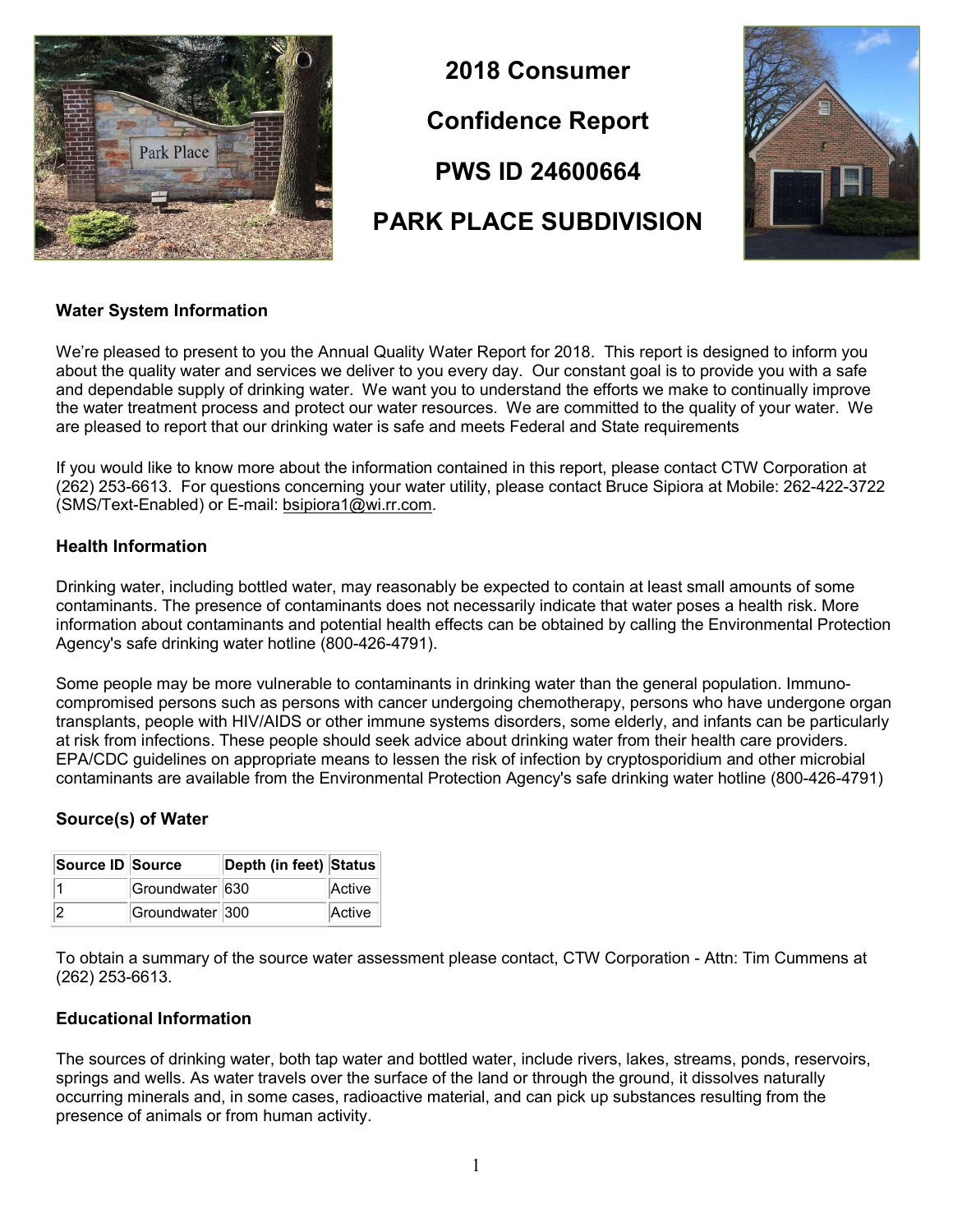Contaminants that may be present in source water include:

- Microbial contaminants, such as viruses and bacteria, which may come from sewage treatment plants, septic systems, agricultural livestock operations and wildlife.
- Inorganic contaminants, such as salts and metals, which can be naturally- occurring or result from urban stormwater runoff, industrial or domestic wastewater discharges, oil and gas production, mining or farming.
- Pesticides and herbicides, which may come from a variety of sources such as agriculture, urban stormwater runoff and residential uses.
- Organic chemical contaminants, including synthetic and volatile organic chemicals, which are by-products of industrial processes and petroleum production, and can also come from gas stations, urban stormwater runoff and septic systems.
- Radioactive contaminants, which can be naturally occurring or be the result of oil and gas production and mining activities.

In order to ensure that tap water is safe to drink, EPA prescribes regulations that limit the amount of certain contaminants in water provided by public water systems. FDA regulations establish limits for contaminants in bottled water, which shall provide the same protection for public health.

# **Definitions**

| <b>Definition</b>                                                                                                                                                                                                                                                                |
|----------------------------------------------------------------------------------------------------------------------------------------------------------------------------------------------------------------------------------------------------------------------------------|
| Action Level: The concentration of a contaminant which, if exceeded, triggers treatment or other<br>requirements which a water system must follow.                                                                                                                               |
| A Level 1 assessment is a study of the water system to identify potential problems and determine, if<br>possible, why total coliform bacteria have been found in our water system.                                                                                               |
| A Level 2 assessment is a very detailed study of the water system to identify potential problems and<br>determine, if possible, why an E. coli MCL violation has occurred or why total coliform bacteria have been<br>found in our water system, or both, on multiple occasions. |
| Maximum Contaminant Level: The highest level of a contaminant that is allowed in drinking water. MCLs<br>are set as close to the MCLGs as feasible using the best available treatment technology.                                                                                |
| Maximum Contaminant Level Goal: The level of a contaminant in drinking water below which there is no<br>known or expected risk to health. MCLGs allow for a margin of safety.                                                                                                    |
| million fibers per liter                                                                                                                                                                                                                                                         |
| Maximum residual disinfectant level: The highest level of a disinfectant allowed in drinking water. There is<br>convincing evidence that addition of a disinfectant is necessary for control of microbial contaminants.                                                          |
| Maximum residual disinfectant level goal: The level of a drinking water disinfectant below which there is<br>no known or expected risk to health. MRDLGs do not reflect the benefits of the use of disinfectants to<br>control microbial contaminants.                           |
| millirems per year (a measure of radiation absorbed by the body)                                                                                                                                                                                                                 |
| <b>Nephelometric Turbidity Units</b>                                                                                                                                                                                                                                             |
| picocuries per liter (a measure of radioactivity)                                                                                                                                                                                                                                |
| parts per million, or milligrams per liter (mg/l)                                                                                                                                                                                                                                |
| parts per billion, or micrograms per liter (ug/l)                                                                                                                                                                                                                                |
| parts per trillion, or nanograms per liter                                                                                                                                                                                                                                       |
| parts per quadrillion, or picograms per liter                                                                                                                                                                                                                                    |
| <b>Total Coliform Rule</b>                                                                                                                                                                                                                                                       |
| Treatment Technique: A required process intended to reduce the level of a contaminant in drinking water.                                                                                                                                                                         |
|                                                                                                                                                                                                                                                                                  |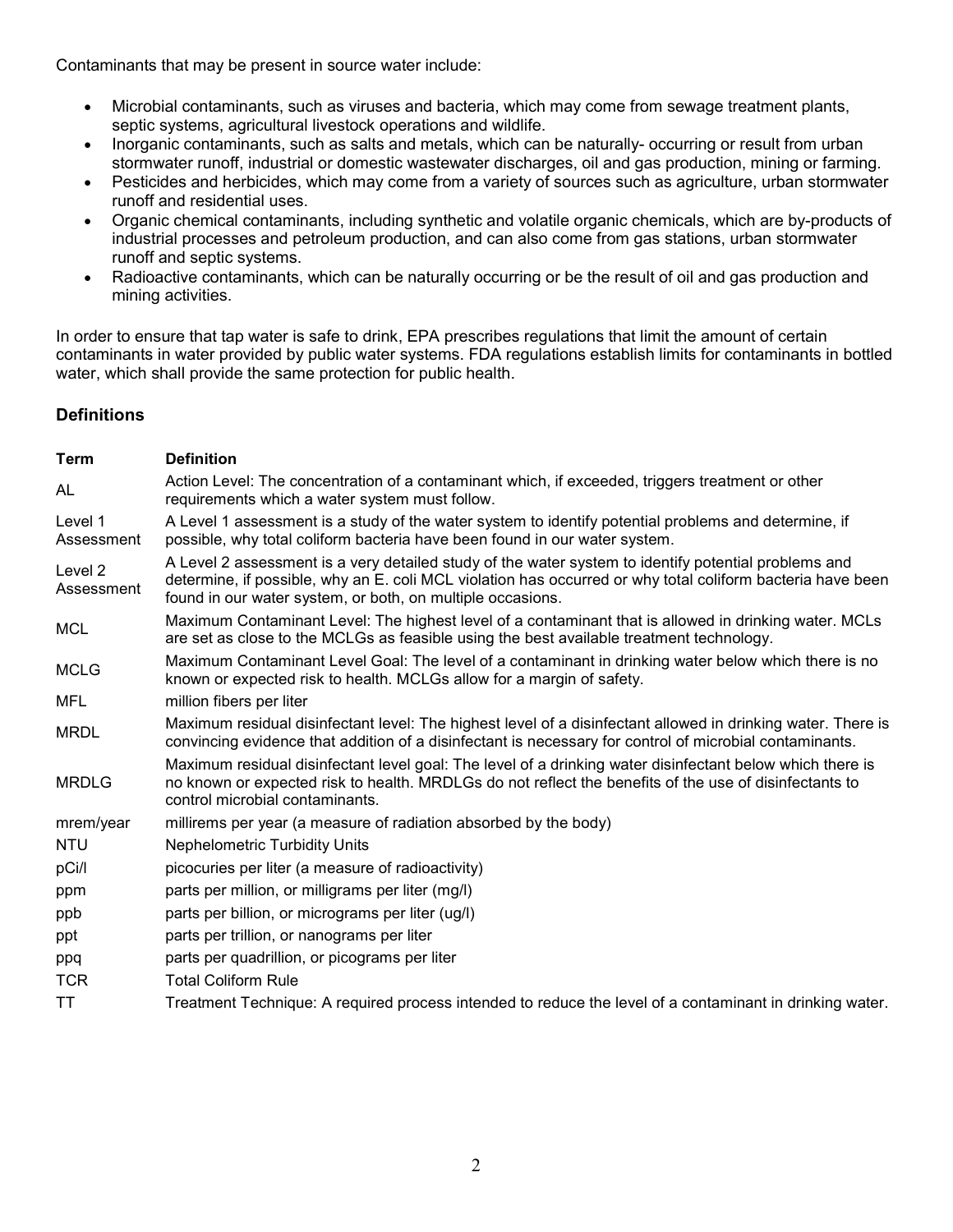## Detected Contaminants

Your water was tested for many contaminants last year. We are allowed to monitor for some contaminants less frequently than once a year. The following tables list only those contaminants which were detected in your water. If a contaminant was detected last year, it will appear in the following tables without a sample date. If the contaminant was not monitored last year, but was detected within the last 5 years, it will appear in the tables below along with the sample date.

| <b>Contaminant</b><br>(units) |      | Site MCL MCLG | Level<br>Found | Range                | <b>Sample Date</b><br>(if prior to<br>2018) | Viola-<br>tion | <b>Typical Source of Contaminant</b>                                                                                                                |
|-------------------------------|------|---------------|----------------|----------------------|---------------------------------------------|----------------|-----------------------------------------------------------------------------------------------------------------------------------------------------|
| ARSENIC (ppb)                 | 10   | ln/a          |                | l0 - 1               |                                             | No.            | Erosion of natural deposits; Runoff from<br>orchards; Runoff from glass and electronics<br>production wastes                                        |
| BARIUM (ppm)                  | 2    | 2             | 0.033          | $0.023 -$<br>0.033   |                                             | No             | Discharge of drilling wastes; Discharge from<br>metal refineries; Erosion of natural deposits                                                       |
| <b>CHROMIUM</b><br>(ppb)      | 100  | 100           | 2              | $1 - 2$              |                                             | No.            | Discharge from steel and pulp mills; Erosion of<br>natural deposits                                                                                 |
| <b>FLUORIDE</b><br>(ppm)      | 4    | 14            | 0.8            | $0.7 - 0.8$          |                                             | No             | Erosion of natural deposits; Water additive<br>which promotes strong teeth; Discharge from<br>fertilizer and aluminum factories                     |
| NICKEL (ppb)                  | 100  |               | 3.4400         | $2.1300 -$<br>3.4400 |                                             | No.            | Nickel occurs naturally in soils, ground water<br>and surface waters and is often used in<br>electroplating, stainless steel and alloy<br>products. |
| NITRATE (N03-<br>$N)$ (ppm)   | 10   | 10            | 3.71           | $0.00 -$<br>7.42     |                                             | No             | Runoff from fertilizer use; Leaching from septic<br>tanks, sewage; Erosion of natural deposits                                                      |
| SODIUM (ppm)                  | ln/a | n/a           | 44.10          | $39.30 -$<br>44.10   |                                             | No.            | n/a                                                                                                                                                 |

#### Inorganic Contaminants

| Contaminant<br>(units) | Action<br>Level |     | 90th<br><b>MCLG Percentile</b><br>Level Found | # of Results                                                            | Sample<br>Date (if<br>prior to<br>2018) | <b>Viola-</b><br>tion | <b>Typical Source of Contaminant</b>                                                                            |
|------------------------|-----------------|-----|-----------------------------------------------|-------------------------------------------------------------------------|-----------------------------------------|-----------------------|-----------------------------------------------------------------------------------------------------------------|
| $ COPPER (ppm) AL=1.3$ |                 | 1.3 | 0.2335                                        | $\vert$ 0 of 5 results<br>were above the<br>laction level.              |                                         | No.                   | Corrosion of household plumbing<br>systems; Erosion of natural<br>deposits; Leaching from wood<br>preservatives |
| LEAD (ppb)             | $AL = 15$       | 10  | 1.83                                          | $ 0 \text{ of } 5 \text{ results} $<br>were above the<br>laction level. |                                         | No.                   | Corrosion of household plumbing<br>systems; Erosion of natural<br>deposits                                      |

#### Radioactive Contaminants

| Contaminant (units)                         | $ \textsf{Site} $ |      |      | MCL MCLG Level | Range            | Sample Date (if<br>prior to 2018) | Viola-<br>tion | <b>Typical Source of</b><br>Contaminant |
|---------------------------------------------|-------------------|------|------|----------------|------------------|-----------------------------------|----------------|-----------------------------------------|
| GROSS ALPHA, EXCL. R<br>$ &$ U (pCi/l)      |                   | 15   | 10   | 4.2            | $ 1.3 -$<br> 4.2 | 4/13/2015                         | lNo            | Erosion of natural<br>deposits          |
| RADIUM, (226 + 228)<br>$ $ (pCi/l)          |                   | 5    | 10   | 1.3            | $ 1.3 -$<br>1.3  | 4/13/2015                         | lNo            | Erosion of natural<br>deposits          |
| <b>GROSS ALPHA, INCL. R</b><br>$ &$ U (n/a) |                   | ln/a | ∣n/a | $ 4.2\rangle$  | $ 1.3 -$<br> 4.2 | 4/13/2015                         | lNo            | Erosion of natural<br>deposits          |